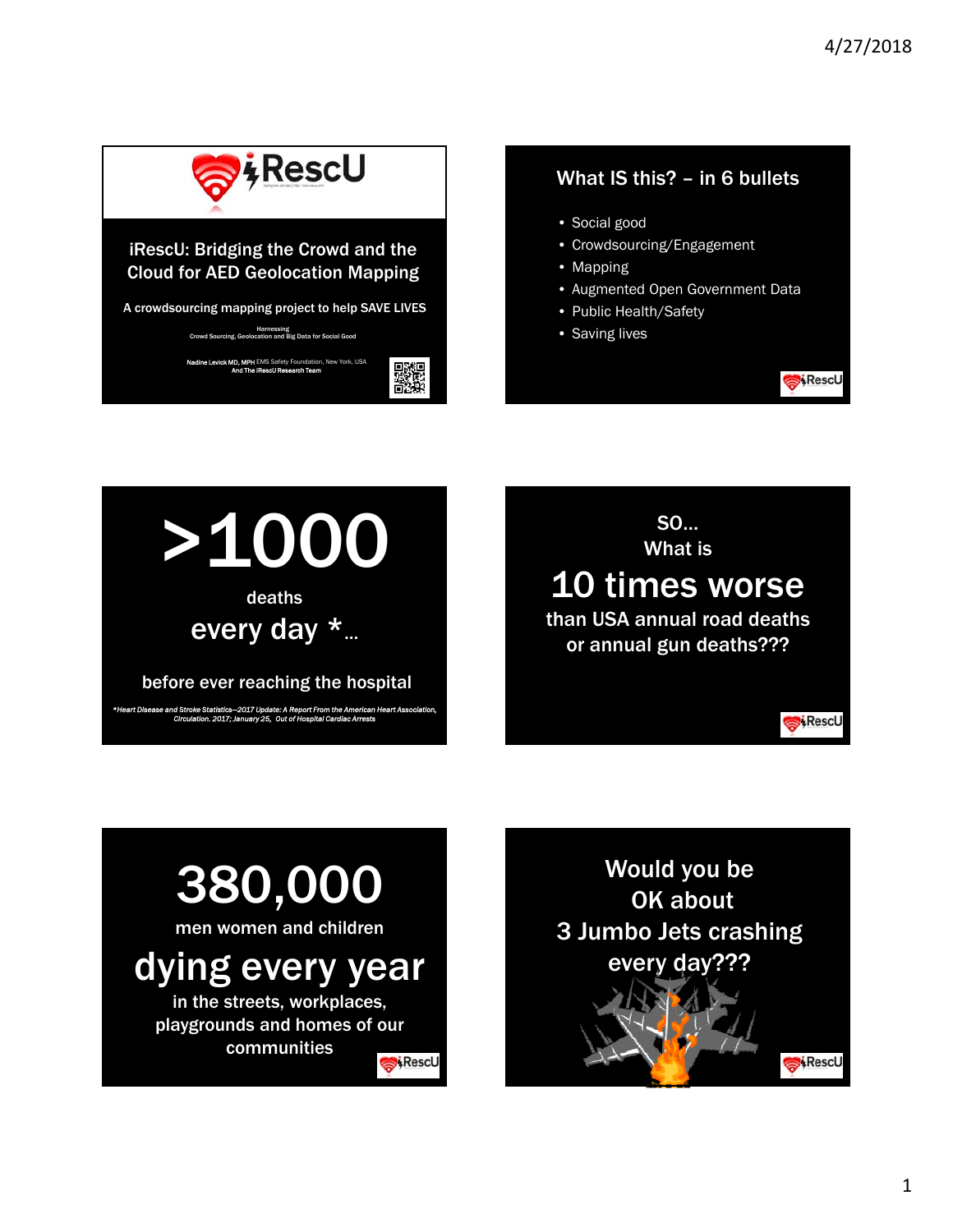



### What is a cardiac arrest?

- It is a sudden electrical problem
- Heart stops pumping effectively and if nothing is done you are dead in minutes

the ambulance just can't be there in time…



Rescu

## USA out of hospital sudden cardiac arrest DEATH rates are HIGH 92 % die - its not like on TV

- Only ~8% survive, basically unchanged in 30 years
- In some places survival is better 15%
- New York and Detroit's survival the worst < 5%



**BUT** but they are seldom used To save a life……

immediate bystander action with CPR and Defibrillator (AED) use is required as brain death begins in 3 minutes

Rescu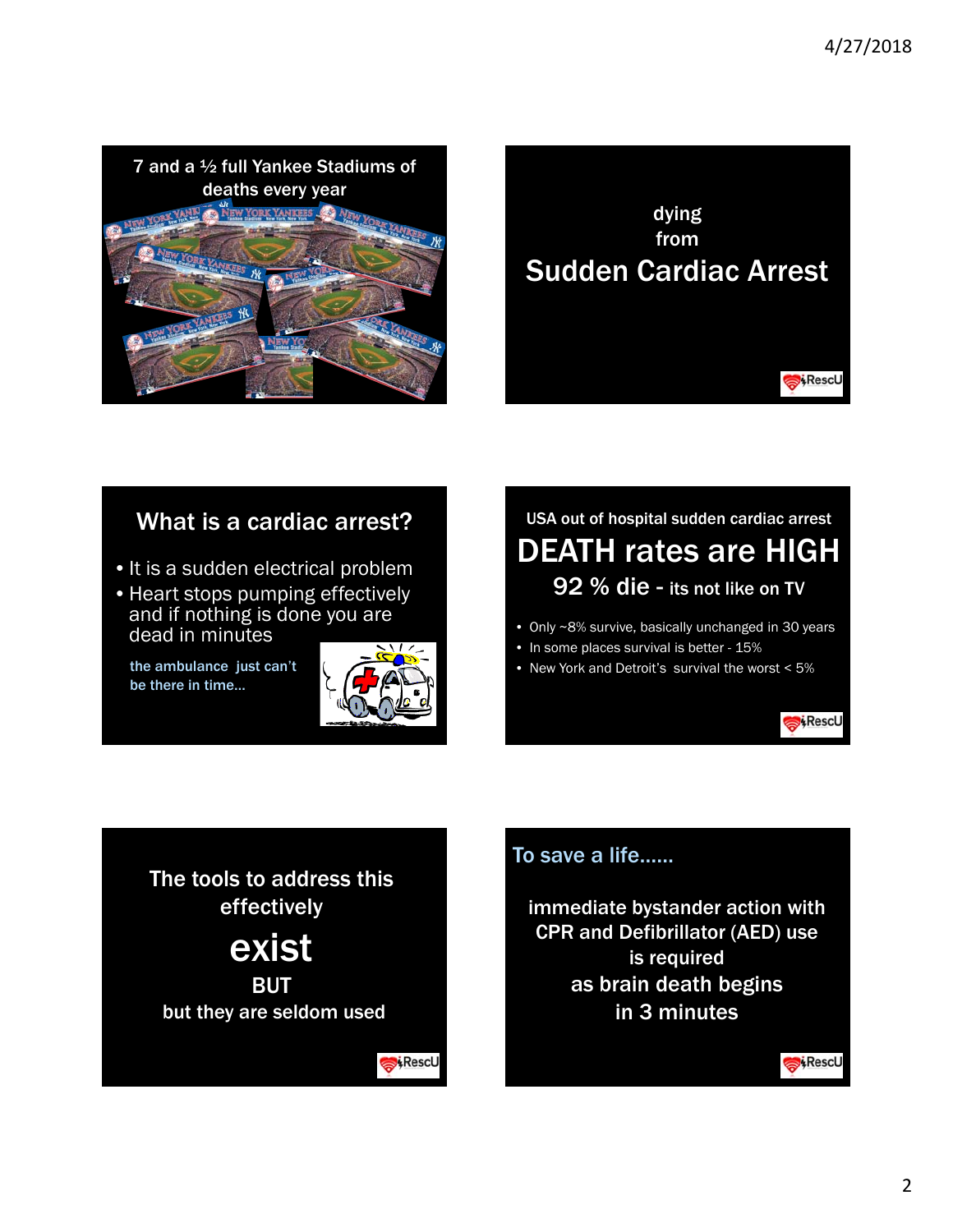#### Three simple things for you to do…

- Call 911
- Do CPR
- Find and use the AED...

*and therein lies the challenge*

Rescu







# ALL YOU NEED TO DO IS:

- GRAB ONE (usually off a wall)
- TURN IT ON
- IT TELLS YOU WHAT TO DO

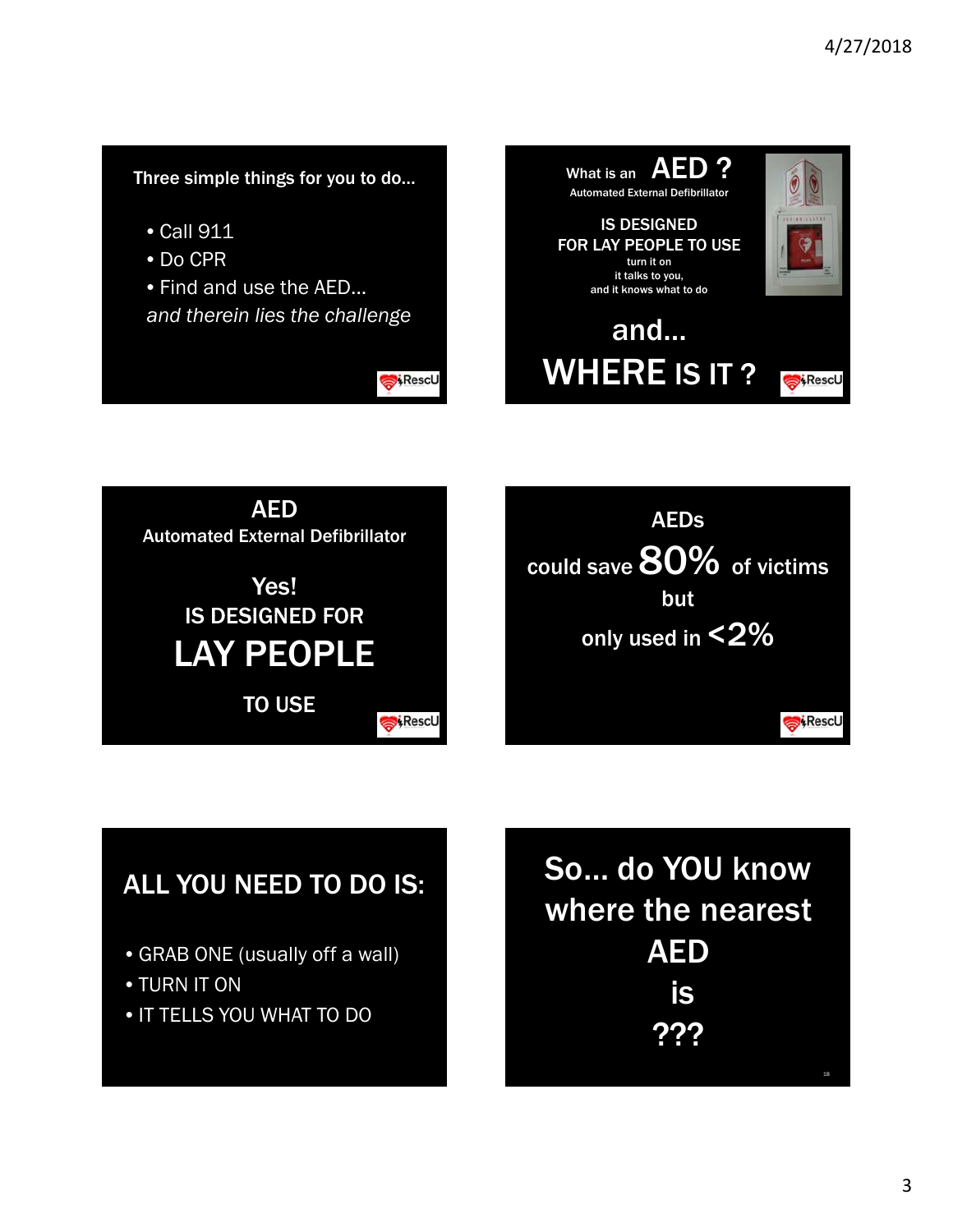What do you do when there is a database that you need to save lives and you don't have it and you are told it is too expensive to build and maintain

Rescu

#### NO comprehensive geolocated AED database

• So not only do you not know where the nearest AED is –

# 911 doesn't know either

- fewer than 1 in 10 AEDs in the 911 database
- Is no system in place to capture all AEDs & info: validate battery and pad status or importantly location and accessibility

RescU







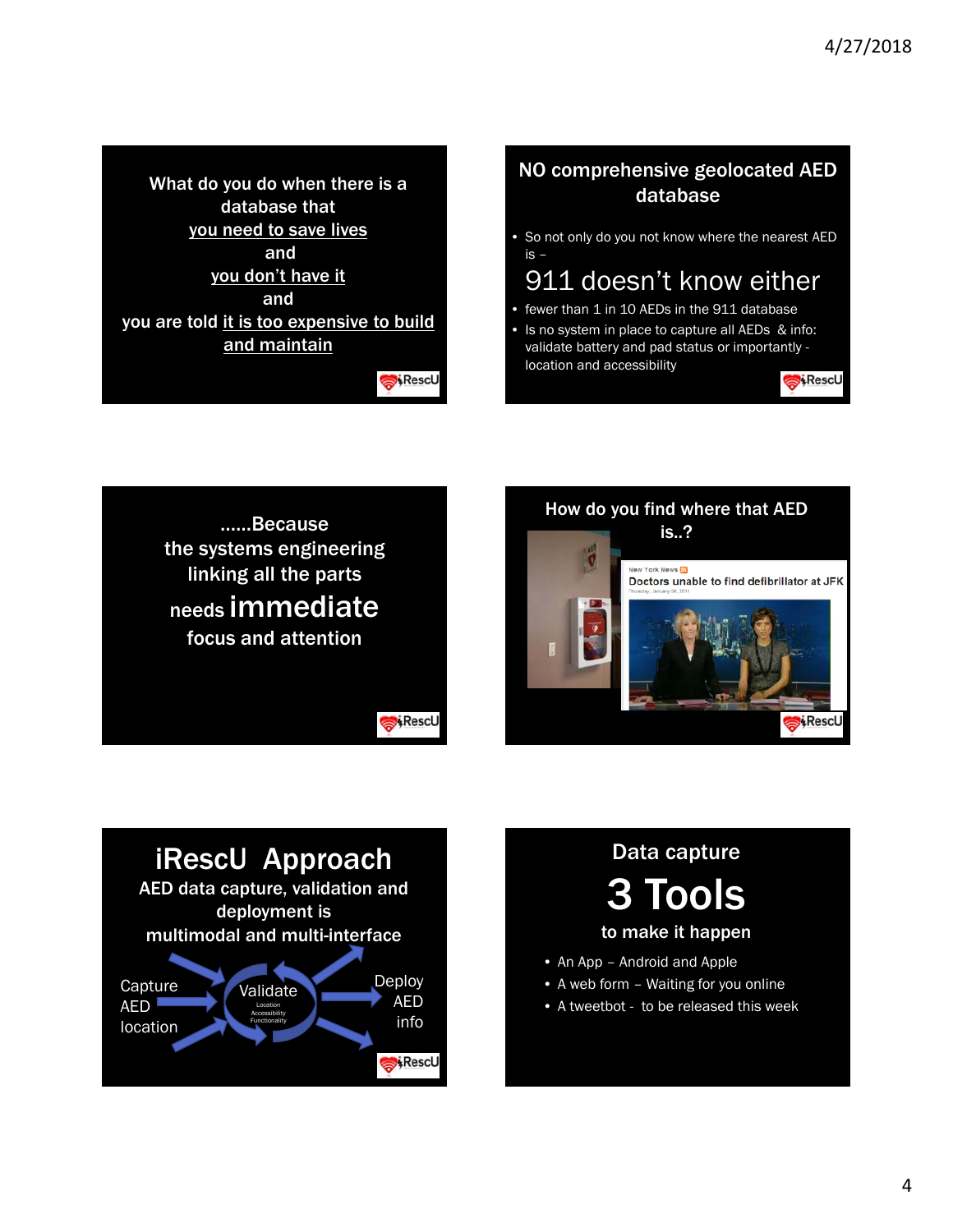









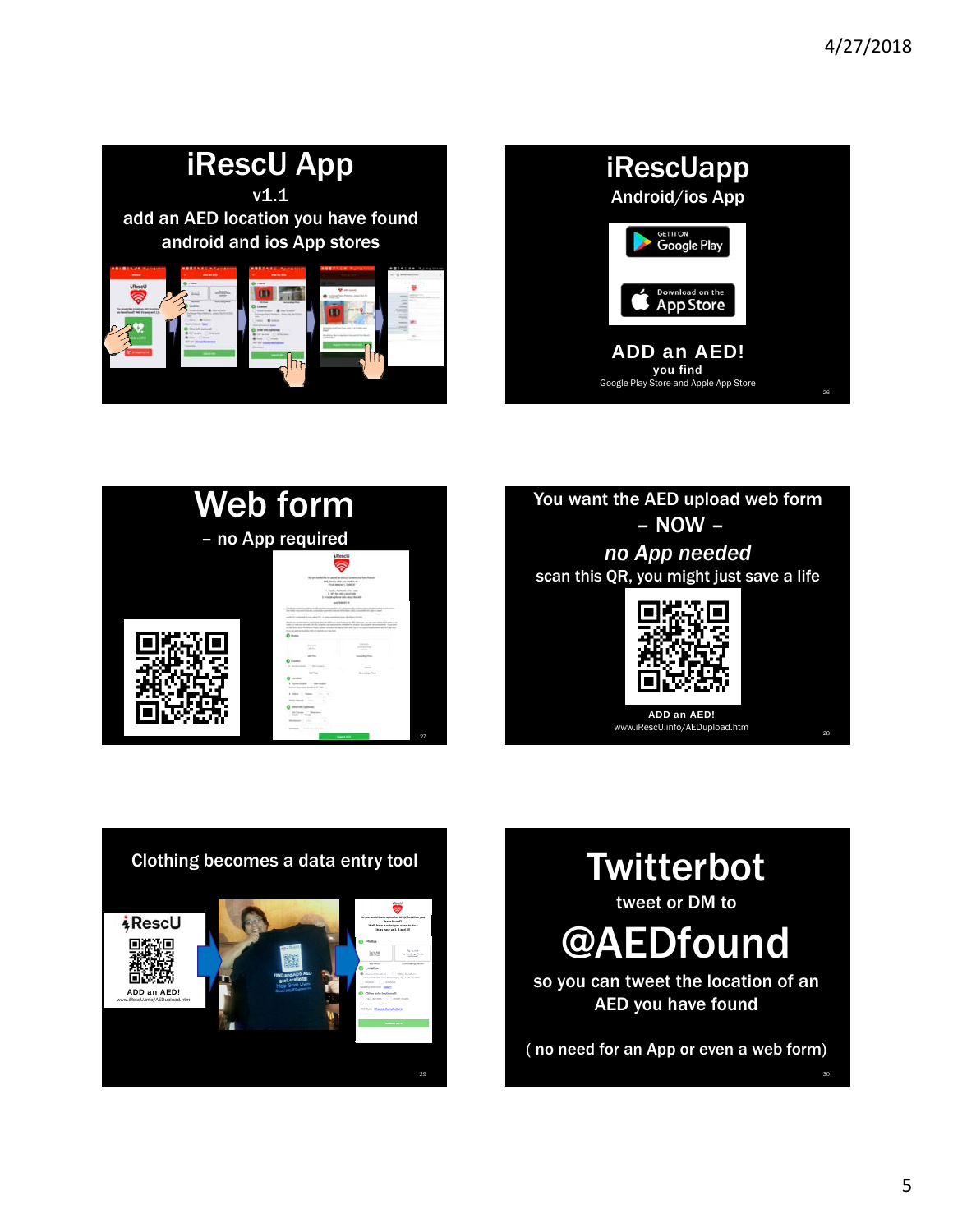#### Accuracy is very important

- Location a number of feet
- Peripherals- good batteries and pads
- Accessibility locked buildings/doors



RescU

#### People like finding things

- High tech and low
	- Geocaching
	- Scavenger hunts
	- 4 square/Pinterest –
	- Google places
	- Pokemon go



Sort of like Pokemon Go for the AED





# 3 Pathways

- API feed to 911
- Big data mapping
- Local data to Apps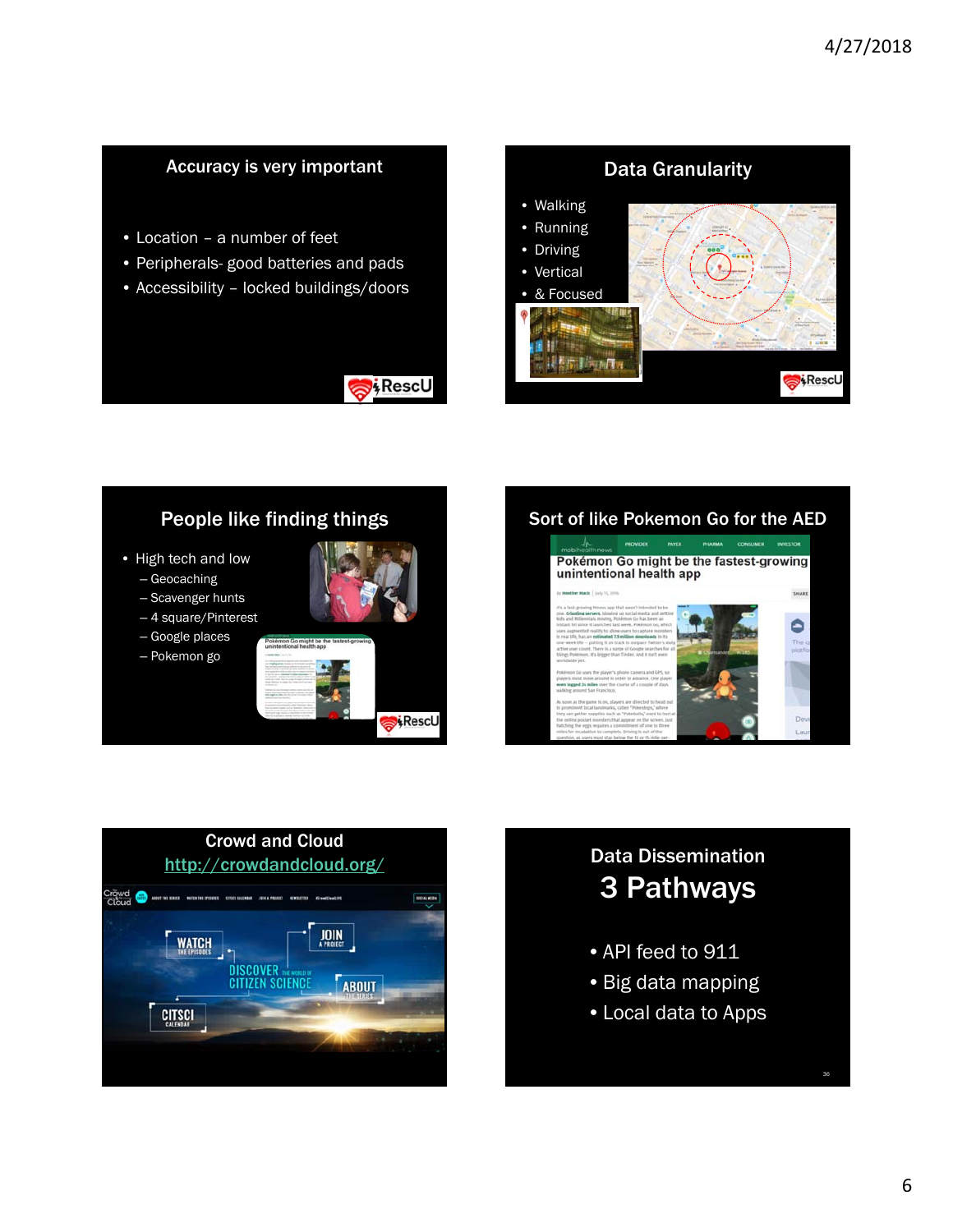#### iRescU Key elements

- Scalable
- Translatable
- Sustainable



By just taking a photo of an AED with a phone or camera you could potentially be saving a life.

Because that AED could be found and used in an emergency and be the reason someone is still alive today.

**Rescu** 

**RescU** 



#### Recognition

February 2018 to be in the Civic Hall EIR Program

June 2016 iRescU is selected to be in the NYEDC SBIR Impact Program

March 2014 can Heart / cU INNOVATION AWA

12014 Invited to The White House by the Chief Technology Officer, Todd Park, based on merit of iRescU